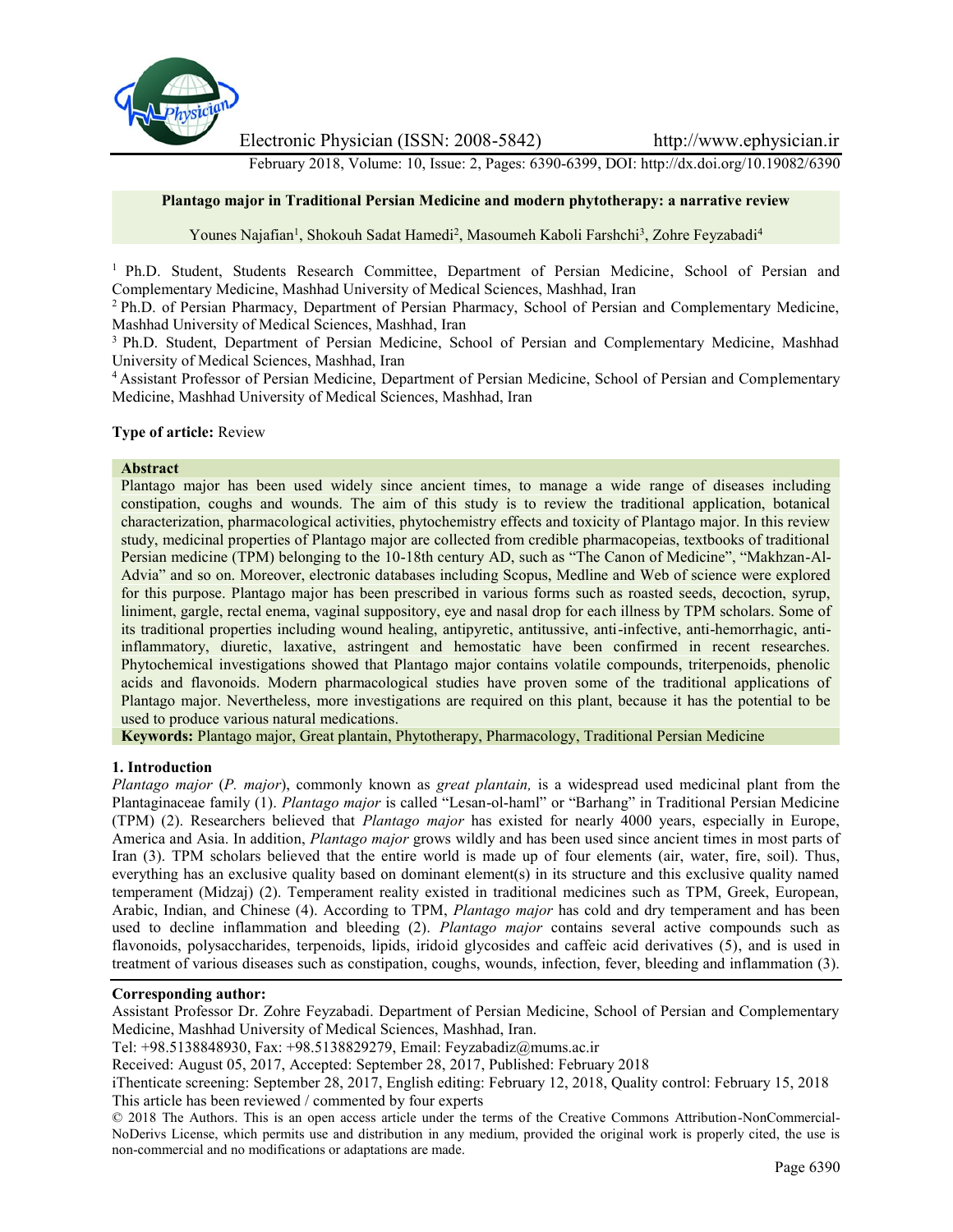In this review, pharmacological properties, adverse events, toxicity, and applications of *Plantago major* are evaluated based on both Modern and Traditional Phytotherapy, and beneficial approaches might be provided for future clinical trials, and new pharmaceutical compounds of plantain are made.

## **2. Material and Methods**

In this review, initially, TPM books were investigated for the applications of *Plantago major* in therapeutic purposes. The most important pharmacopeias, pharmaceutical and medical books between the  $10<sup>th</sup>$  and  $18<sup>th</sup>$  century AD, including *"The Canon of Medicine"* (Avicenna, 980-1037), "Zakhire Kharazmshahi" (Jorjani, 1042-1136) and "Makhzan-Al- Advia" (Aghili, 19<sup>th</sup> century) were considered in TPM books, for this purpose. These works of literature are a part of the training skills of students at the Faculty of Traditional and Complementary Medicine and Traditional Pharmacy in Iran. Then, scientific databases including Medline, Scopus and Web of science were assessed regarding "*Plantago major"* and "plantain" keywords for pharmacological effects of this plant by searching the Persian and English articles (From 1960-2016). Finally, the reported therapeutic and pharmacological properties of *Plantago major* were investigated to confirm its aforementioned effectiveness in TPM.

## **3. Results**

## *3.1. Plantago major* **from the perspective of TPM**

#### *3.1.1. Temperament of Plantago major in TPM*

TPM physicians believed that the temperament of *Plantago major* is cold and dry. Basically the cold temperament is because of both water and soil elements, and soil component leads to its dry and astringent temperament. According to traditional medicine experts, temperament means the dominant quality of the composite object, and it is made of the interaction of four basic qualities (hot, cold, wet, and dry). From this viewpoint, both individuals and plants have a certain temperament. Temperament has an important function in maintaining the ideal healthy state of an individual. To determine the temperament in plants, you must check the plant's effect after entering the human body. After the consumption of the plants, if the body of the human is warmer, colder, dryer, or wetter than before, the temperament of the plant is warm, cold, dry or wet, respectively. After usage of *P. major*, the body's temperament had a cold and dry quality. Dryness and astringency in the seed and root is more than in the leaf (2, 6). As a result, seed of *Plantago major* is more useful for stopping bleeding, especially if it is roasted (2, 6, 7). In traditional medicine, mucilage is one of the important parts of this plant and in addition to drug use, it is used as a binder in the production of some dosage forms such as "habb" or tablets (8).

## *3.1.2. The history of Plantago major*

The use of plantain to treat various diseases goes back thousands of years. The earliest known account of the Plantain is in the "*Materia Medica*" or "*Hashayesh*" in Arabic, which was written by "*Pedanius Dioscorides*" (40-90 AD), a Greek botanist. His book is an encyclopedia on herbal medicine and pharmacopeia from around the world (9, 10). There is an image of Dioscorides and *Plantago major* in Materia Medica that was painted by Dioscorides. After the advent of Islam, experts and distinguished scientists like Rhazes, Avicenna and al-Biruni appeared in the Islamic medical schools. They introduced herbs and discussed the properties of each herb such as *P. major*, including: its temperament, habitat, indications, contraindication, duration of action, effectiveness, toxicity, dosage, types of preparations, and side effects (7, 11, 12).

# *3.1.3. Mode of application in TPM*

## *3.1.3.1. Neurological uses*

This plant has been used to cure epilepsy lonely, either exclusively, or with other herbs such as cooked lentils with plantain leaves, which in traditional Persian medicine, is called "Adasiyyat". It also helps to improve nervous pains such as earache by using drops or massage of mucilage, or nasal inhalation  $(2, 7)$ .

## *3.1.3.2. Ophthalmic effects*

*Plantago major* is effective in the treatment of many eye diseases including eye choroid diseases, day blindness, conjunctivitis and eyes sores. Leaf juice has been used as drops with other herbs or independently, in addition to the oral form. (2, 12, 13).

## *3.1.3.3. ENT effects*

*Plantago major* is advised for toothache, earache, halitosis, oral lesions, mouth sores, epistaxis, hemoptysis, loose teeth, gingivitis and tonsillitis by gargling the juice of the leaves or its decoction, or dropping in the ear and applying semi hot dry leaves on the location (2, 12, 13).

## *3.1.3.4. Pulmonary effects*

*Plantago major* can treat hemoptysis, asthma, tuberculosis, lung and plural lesions and it was used as decoction and incense. The leaf extract was suitable for treating lung and plural lesions. Taken orally with honey is the most desirable dosage form for treating pulmonary disorders (2, 12, 13).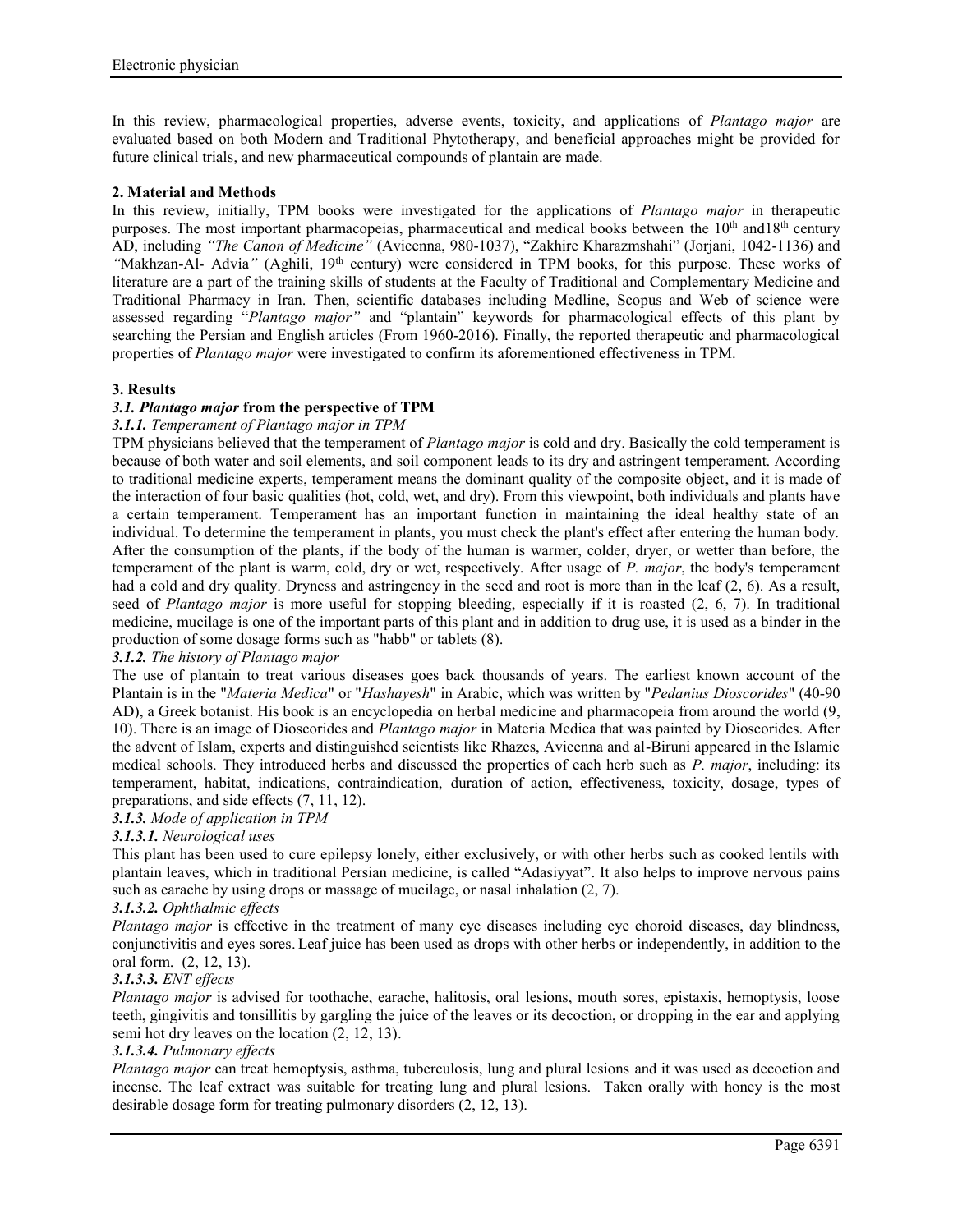# *3.1.3.5. Gastrointestinal effects*

*Plantago major* is effective in upper and lower gastrointestinal bleeding, hematemesis, dysentery, hemorrhoids, stomachache, intestinal ulcers, dyspepsia and constipation by eating the extract and baking leaves with salt and vinegar or enema of extract or its mucilage (2, 3, 12, 13).

## *3.1.3.6. Hepatic, splenic effects*

*Plantago major* extract and seed or root has been extensively applied as liver tonic and advised in obstructive diseases of liver and spleen (2, 12, 13).

## *3.1.3.7. Urogenital effects*

*Plantago major* is prescribed in uterus wart, uterus ulcer, menometrorrhagia and polymenorrhea in the form of oral or vaginal (2, 14). Due to diuretic effect of *Plantago major*, it is also advised for urinary retention, hematuria, and bladder and kidney pain. For this aim, it was used as plaster or oil on the skin, locally (2, 12, 13).

## *3.1.3.8. Dermatologic effects*

*Plantago major* is used in different kinds of wound and skin diseases in TPM such as deep wound, purulent wound, chronic and progressive wound, malignant wound, fire burn, erysipelas, progressive blister, pruritus, irritating urticarial and fistula, by sprinkling the plant powder on the wound or its plaster with salt or separately. It is also used for head and face skin ulcers in the same manner (2, 7, 12, 13, 15).

### *3.2. Plantago major from the perspective of modern medicine*

### *3.2.1. Plantaginaceae family*

*Plantago major (P. major)* belongs to the Plantaginaceae family. It grows as a native plant in Asia, Europe, and America and nearly all parts of Iran. To date, 275 Plantago species have been identified worldwide (1). The Plantaginaceae family is variant in Iran, and includes Plantago amplexicaulis, Plantago ciliata, Plantago Coronopus, Plantago indica, Plantago lanceolata, Plantago major, Plantago ovata Forssk and Plantago Psyllium (3).

# *3.2.2. Morphology*

*Plantago major* is a glabrous or little pubescent, perennial with one rosette. The leaves are broad ovate, with a length and width of 5 to 15 cm and 4 to 8 cm respectively, it also has short roots and 3-9 prominent veins. Stem length is10-70 cm standing, and has no groove. The plant also has plenty of small flowers growing between May to September and is subtended by 1-2 mm bracts, ovate, glabrous, brownish white with green keel. Sepals are green with the length of 1.5-2.5 mm. The seeds are two celled, small, dark and ovoid with fruit length 2-4 mm (3).

# *3.2.3. Phytochemistry of Plantago major*

Phytochemical studies of Plantago Spp, have determined the presence of various metabolites to date; furthermore, about 60 secondary metabolites have been identified from the Plantago herb including phenylethanoid glycosides, triterpenoids, polysaccharides, phenolic acids and other compounds (1, 16-19) such as alkaloids, caffeic acid derivatives, coumarins, fats and oils, mucilage, polysaccharides, sterols and volatile substances (20-22). According to a number of studies of various leaf extracts, (petroleum ether, methanol, ethyl acetate, n-butanol and aqueous) 51 components were isolated. Most components in petroleum ether extract were phytol, benzofuranone, pentanediol and benzene propanoic acid and in methanol extract, group of diglycerol and glycol contain organic acids, such as fumaric acid, syringic acid, vanillic acid, p-hydroxy benzoic acid, ferulic acid, p-coumaric acid, gentisic acid, traces of salicylic acid, benzoic acid and cinnamic acid were found. In ethyl acetate extract, glycerine, benzene and dibutyl phthalate were isolated and in n-butanol extract, there were phthalic acid, benzene propanoic acid and groups of phenols. Finally, in aqueous extract ethnophenol, diathiapentene, napthalenone and glycerine were found. Additionally, all of these five extracts had phenol groups (23).

# **3.2.4.** *Pharmacological effects*

## *3.2.4.1. Immune Enhancing Effects*

Methanol extracts of P. major leaves, increase creation of nitric oxide (NO), tumor necrosis factor-alpha (TNF-α) and stimulate lymphocyte proliferation, so activated macrophages are produced in a variety of cytotoxicity such as nitric oxide, TNF-α and lymphokines. As a result, it can prevent the development of tumors and infections (24). *Plantago major* shows immunomodulatory activity, increasing lymphocyte proliferation and secretion of interferon γ at low concentrations (< 50 μg/ml), but at high concentrations, it can inhibit this property (< 50 μg/ml). The hot water extracts of *Plantago major* can help to improve leukemia, carcinoma and viral infections (25).

## *3.2.4.2. Hepatoprotective Effects*

In recent years, hepatic disorders have been the main cause of deaths around the world (26). In one model of animal study, extract of *Plantago major* seed, exhibits the hepatoprotective activity by which the levels of alanine aminotransferase (ALT) and aspartate aminotransferase (AST) showed reduction (26, 27).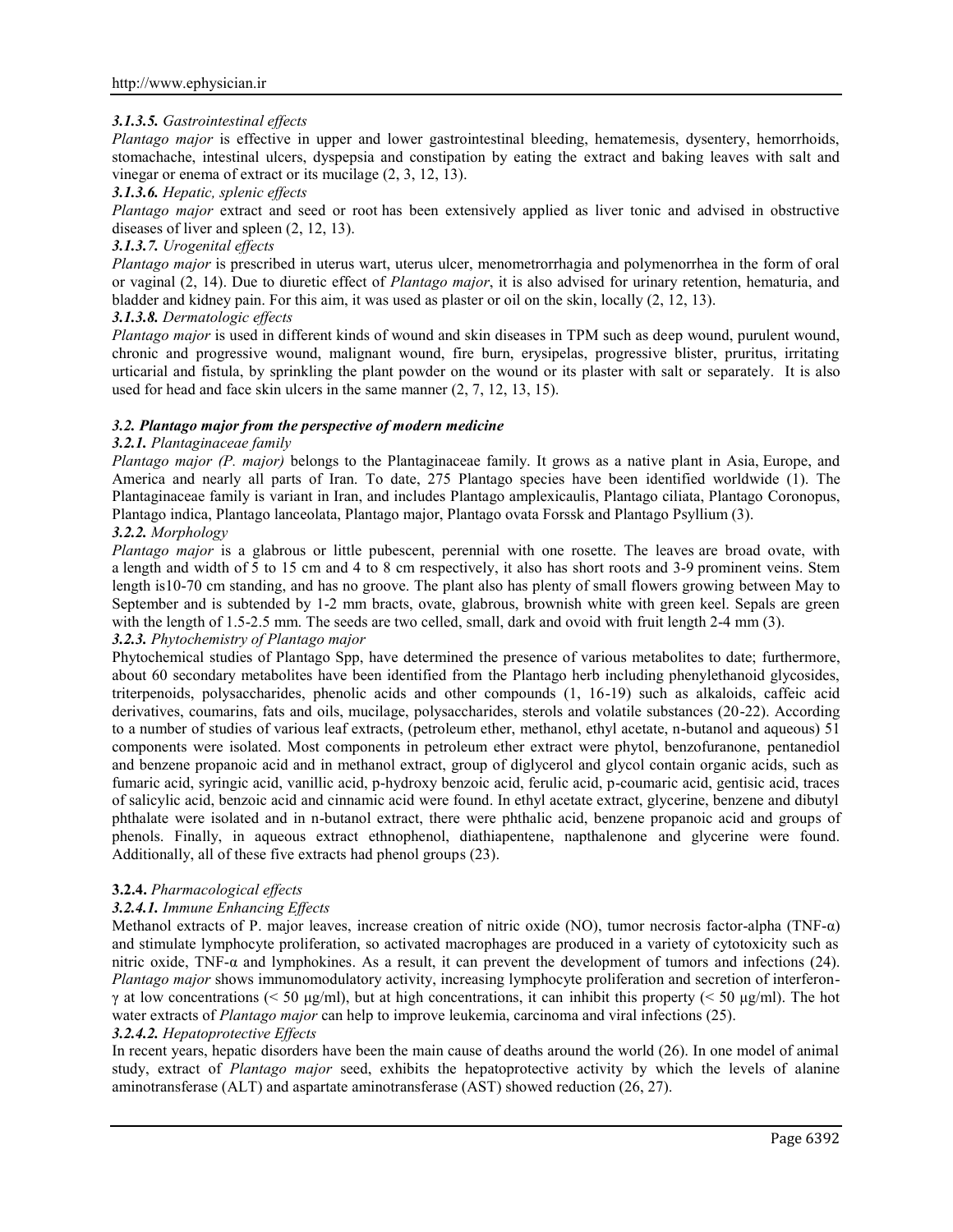# *3.2.4.3. Gastrointestinal effects*

*Due to the anti-inflammatory effect of Plantago major,* it can be used to treat endoparasites and stomach problems in animals. The polyholozidic fraction separated from the leaves and seeds of some Plantago species (*Plantago major* , media, lanceolata) explains its gastro protective action, and a laxative effect was obtained with higher doses of *Plantago major* (28-30). The seeds of the plant have a high gastro protective effect in comparison to the leaves, which may be as a result of high content from mucilage. A water immersion-stress ulcer model was used on rats to test the plant extract's ability to inhibit ulcers. Acidity and gastric fluid were significantly decreased by extract which may be due to inhibition of gastric acid secretion and increase of mucosal defensive factors (31, 32). On the other hand, Plantago leaves extract decreased the motility of duodenum and also had antidiarrheal effect in oral administration (33). *Plantago major* seeds are recommended for inflammatory bowel disease (IBD). Although the oral administration of leaf extract can decrease gastric ulcers, the seed extract has no effect. But both seed and leaf extracts can decrease total acidity as well (31).

### *3.2.4.4. Pulmonary effects*

*Plantago major* inhibits mast-cell degranulation and can be used for treating asthma and allergic disease (34). It protects against pneumococcal infection in mice and treatment of chronic bronchitis (35, 36).

### *3.2.4.5. Urinary effects*

*Plantago major* has diuretic effects (37) and can also inhibit activity of angiotensin converting enzyme (38). Another study on extract of *Plantago major* showed that it is more efficient than allopurinol and potassium citrate in inhibiting the size of the calcium oxalate crystal in-vitro and it can be consumed to improve urolithiasis (39). *3.2.4.6. Dermatologic effects*

## *Plantago major* is an effective herb in the management of acute urticaria (40)**.** Ursolic acid, oleanolic acid and αlinolenic acid are three *Plantago major* components that have shown inhibitory effects on COX-2 catalyzed prostaglandin production. Luteolin (one of the flavonoids) also has the ability to suppress leukocyte migration and inhibit mast cell degranulation which all together can be considered as anti urticaria treatment strategies (41).

*3.2.4.7. Anti-hypercholesteremia, Anti-atherosclerosis and Hypoglycemic effect*

Plantago major leaves can inhibit progressions of atherosclerosis and hypercholesteremia in animals via the lecithin/cholesterol ratio (42). *Plantago major* seeds have hypoglycemic effect in mice (43). Plantagoside and its aglycone in *Plantago major* seeds inhibit protein cross-linking glycation and have potential beneficial applications in the prevention of diabetic complications (44).

## *3.2.4.8. Antinociceptive Effects*

Methanolic extracts of leaves, seeds or aqueous extract of plant have shown anti-inflammatory and analgesic activities through inhibition of prostaglandins synthesis (45).

# *3.2.4.9. Antioxidant and Free Radical Scavenging Effects*

Ethanolic hot and cold water extracts of *Plantago major* leaves and seeds have antioxidant activity (46-49). *Plantago major* contains flavonoids such as luteolin, apigenin, hispidulin and baicalein, which can induce carcinoma cell death. In addition, Plantago extracts have inhibitory and cytotoxic effects on breast adenocarcinoma and melanoma cell lines and these preliminary results could be justified by the cytotoxic activity of the flavone, luteolin- 7-O-β-glucoside, the major flavonoid in Plantago species (50).

## *3.2.4.10. Anti-infective, Antibiotic, Antifungal, Antiviral, Antimalarial and Anti-giardiasic Effect*

Some types of *Plantago major* extract were effective in the treatment of fungal, bacterial and viral infections. Anti malarial and anti-Giardia effects of plant have been proven as well (5, 51-54). However, the aqueous extract of *Plantago major* had a slight anti-herpes virus activity versus the caffeic acid, which exhibited the strongest activity against HSV-1, HSV-2 and ADV-3. However, chlorogenic acid possessed the strongest anti-ADV-11 activity (51). Ethyl alcohol extract showed antibacterial activity against E. coli and Bacillus cereus and acetone extract was effective on bacteria species (Bacillus cereus, Bacillus subtilis, Staphylococcus aureus, Staphylococcus epidermidis, Escherichia coli, Klebsiella pneumonia, Pseudomonas aeruginosa, Proteus mirabilis, Salmonella enteritidis) in different concentrations (52). *Plantago major* extract also showed acceptable potency against C. albicans (ATCC 66027) comparable to synthetic antifungal agents (54).

## *3.2.4.11. Anticancer and Cytotoxic Activity*

Methanolic *Plantago major* extract was evaluated for cytotoxic activity against three human cancer cell lines including the human renal adenocarcinoma (TK-10), the human breast adenocarcinoma (MCF-7) and the human melanoma (UACC- 62). Flavonoids, flavone and luteolin are the main factors in cytotoxic activity (55). *Plantago major* may be partially effective in preventing carcinogenesis (56). The cytotoxic activity of *Plantago major* methanol extract on human transformed cells: HCT-15 (colon carcinoma), SQC-UISO (cervical carcinoma), OVCAR (ovary carcinoma) and KB (nasopharynx carcinoma) has also been evaluated, in vitro (57). Aqueous and methanol extracts of *Plantago major* also stimulate cell proliferation in bone marrow and spleen cell cultures.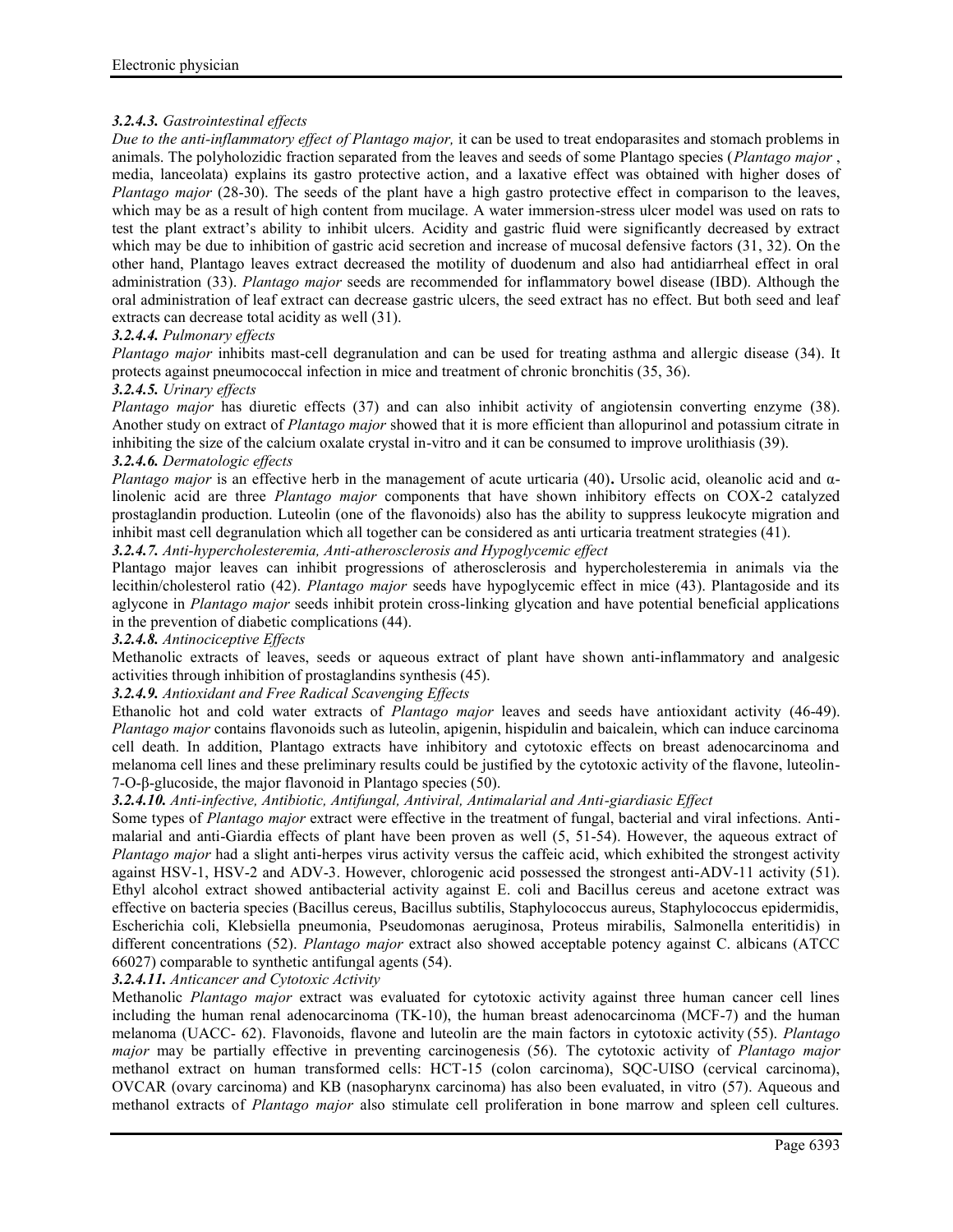Although the same number of cells was cultured in both types of tumor, cell population was significantly higher in spleen cultures than in bone marrow cultures. In fact, oleanolic acid and ursolic acid stimulated the proliferation of splenocytes and enhanced the recovery of hematopoietic system (57).

# *3.2.4.12. Wound Healing Effects*

*Plantago major* was used in wound healing and the leaves were used as a remedy of wounds. Anti-inflammatory action is via a complex event linked to tissue damage whether by bacteria, physical trauma, chemical, heat or any other phenomenon. Also, inflammatory response is the critical protective reaction to these kinds of injures remarked by redness, fever, edema (swelling) and pain in involved tissue (32). In an animal study, water extract of *Plantago major* is recommended as a suitable substitute for silver sulfadiazine, especially when applied in 50% concentration in wound burn healing (58). Polyphenols especially plantamajoside are considered as the main significant compounds for wound healing (59).

## *3.2.4.13. Adverse reactions*

*Plantago major* is a safe plant, but some adverse reactions such as: nausea, vomiting, diarrhea, anorexia, bloating, hyper-sensitivity and dermatitis may arise after treatment. Life threatening anaphylaxis may occur in more serious cases in over dose usage (60).

## *3.2.4.14. Safety and toxicity*

Daily dosage is 3-5 g of the powdered herb 1-3 times daily but the most common dose as infusion is 150 ml (one cupful) 3-4 times a day (60). The *Plantago major* may be prepared in either a dried state or as an extract before being packaged and distributed in a form suitable for oral administration, including capsules, pills, coated pills, tablets and dragee (25). *Plantago major* is not among the most toxic of plants. Analysis of the anti-nutritional and toxic components showed low content of oxalic acid (6736 mg) and erucic (3.45%) in *Plantago major* extract (61). Furthermore, LC50 and LD50 for *Plantago major* were determined as 4.74 (µg/mL) and 182.54 (mg/kg) (62) and median effective dose (ED50) value of *Plantago major* was found to be 7.507 mg/kg (14). *Plantago major* also has phenol groups (63).

### **4. Discussion**

To conclude, lesan-ol-haml or barhang in TPM is equivalent to the great plantain with the scientific name of *Plantago major* (1, 2). In this review study, we found *Plantago major* was widely prescribed by TPM physicians in various forms from 1000 years ago (2, 7). Although recent studies have proved many therapeutic effects of *P. major* some of the old traditional applications of this plant are not examined. For example, we did not find any evidence for clinical applications of *P. major* in scrofula, kerion, hematemesis and hemoptysis (Table 1).

| System           | <b>Traditional Persian Medicine</b> |                                                                  |                                                     | Modern Medicine                                                                                                                                                                                                                                                                           | Ref. no.       |
|------------------|-------------------------------------|------------------------------------------------------------------|-----------------------------------------------------|-------------------------------------------------------------------------------------------------------------------------------------------------------------------------------------------------------------------------------------------------------------------------------------------|----------------|
|                  | Part of plant                       | Mode of application                                              | Disease                                             |                                                                                                                                                                                                                                                                                           |                |
| Neurologic       | Leaves                              | Foodstuff with lentil.<br>Plaster on Forehead                    | Epilepsy                                            | Effects GABA system and reduces seizure                                                                                                                                                                                                                                                   | 2, 7, 67       |
| Urogenital       | Leaves, seed                        | Vaginal suppository,<br>Plaster on the pubis,<br>Vaginal washing | Menorrhagia                                         | Plant extracts showed $[H]-17\beta$ -estradiol from both<br>receptor subtypes and had significant activity in the<br>binding assay Plantago major (PM) enhanced the<br>expression of all pS2, PR and PTGES mRNAs in the<br>presence of E2, also indicating an estrogen agonist<br>effect. | 2,66           |
|                  | Leaves, seed                        | Vaginal suppository                                              | Uterine pain caused by<br>congestion                | Tonus-raising effect on the uterus                                                                                                                                                                                                                                                        | 2,68           |
|                  | Leaves, Seed,<br>Root               | Oral extract                                                     | Urinary retention,<br>Kidney's ducts<br>obstruction | Greater urine flows, with the diuretic effects of<br>Iridoid compounds                                                                                                                                                                                                                    | 2, 7, 69       |
|                  | Leaves, seed,<br>Root               | Oral extract                                                     | Hematuria                                           | Antiurolithiatic by dissolving the stone by iridoid<br>glycosides                                                                                                                                                                                                                         | 2,70           |
|                  | Leaves, seed                        | Oral extract,<br>Liniment                                        | Bladder pain                                        | Analgesic activities by inhibition of prostaglandins<br>synthesis                                                                                                                                                                                                                         | 2, 6, 7,<br>45 |
|                  | Leaves                              | Oral extract                                                     | Dysuria                                             | Aucubin and catalpol have diuretic effect.                                                                                                                                                                                                                                                | 1, 2           |
| Ophthalmic       | Leaves                              | Eye ointment,<br>Liniment                                        | Conjunctivitis                                      | Plant has antiviral activity against conjunctivitis<br>caused by herpes simplex virus (types: HSV-1, HSV-<br>2) and adenovirus (types: ADV-3, ADV-8, ADV-11)                                                                                                                              | 2, 6, 7,<br>51 |
| ENT <sup>2</sup> | Leaves                              | Nasal drop                                                       | Epistaxis                                           | Not found                                                                                                                                                                                                                                                                                 | 2, 6           |
|                  | Leaves                              | Ear drop                                                         | Otitis                                              | Analgesic activities by inhibition of prostaglandins<br>synthesis                                                                                                                                                                                                                         | 2, 6, 7,<br>45 |

**Table1.** *Plantago major* applications in TPM and Modern Medicine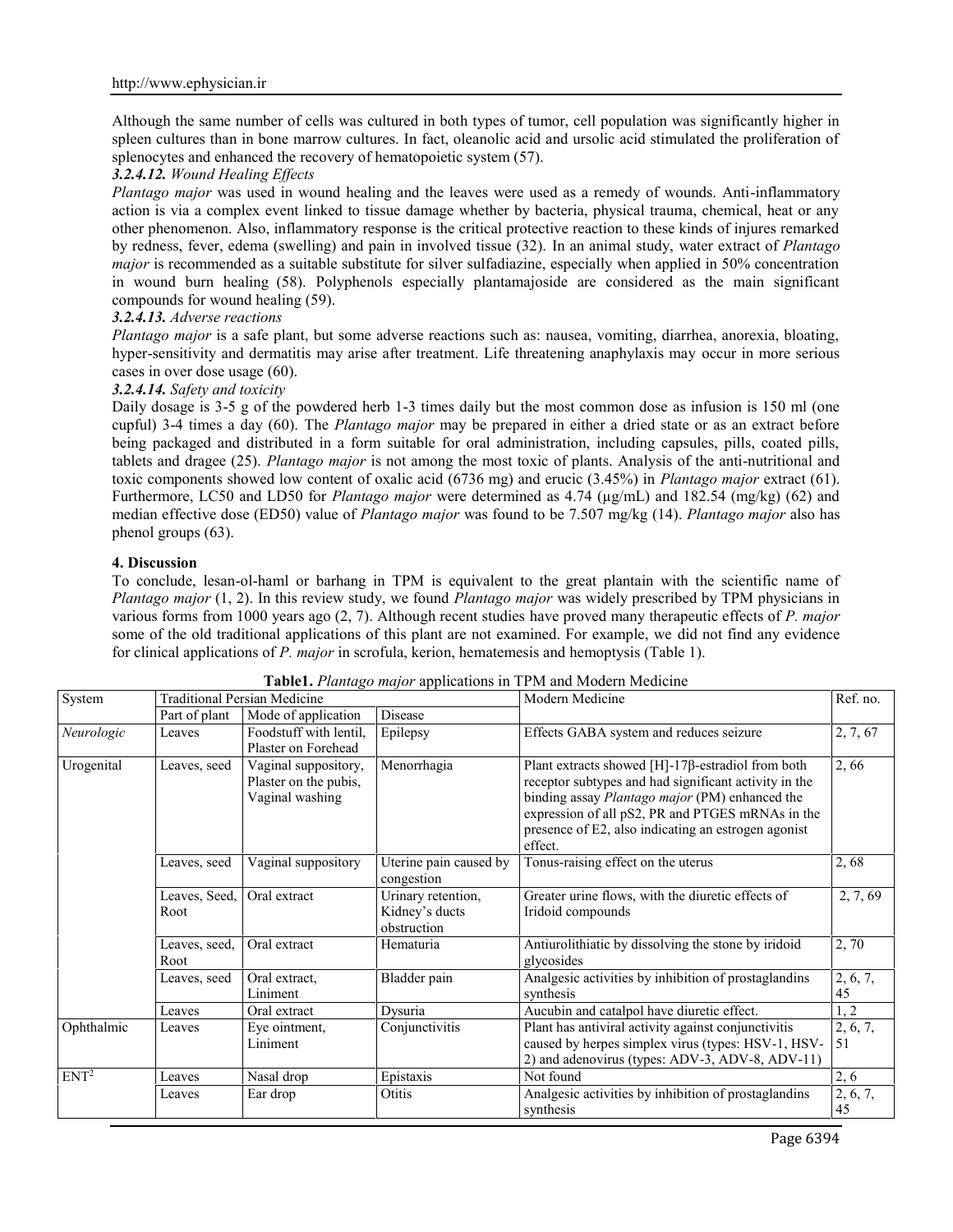|                  | Leaves, Root          | Gargle                                                                     | Aphthous stomatitis<br>Mouth ulcers,                        | Analgesic and anti-inflammatory activities antifungal<br>and oral antimicrobial, antinociceptive effects.                                                                                                                           | 2, 6, 7,<br>71            |
|------------------|-----------------------|----------------------------------------------------------------------------|-------------------------------------------------------------|-------------------------------------------------------------------------------------------------------------------------------------------------------------------------------------------------------------------------------------|---------------------------|
|                  |                       |                                                                            | Gingivitis, toothache                                       | (tannin)                                                                                                                                                                                                                            |                           |
|                  | Root                  | Hanging                                                                    | Scrofula                                                    | Not found                                                                                                                                                                                                                           | 6, 7                      |
|                  | Leaves                | Gargle                                                                     | Tonsillitis                                                 | Anti-inflammatory by flavonoid and tannin contents                                                                                                                                                                                  | 6,72                      |
| Pulmonary        | Leaves, seed,<br>Root | Oral syrup, seed's<br>powder, Plaster of<br>leaves extract on the<br>chest | Hemoptysis                                                  | Not found                                                                                                                                                                                                                           | 2, 6, 7                   |
|                  | Leaves                | foodstuff with lentil                                                      | Asthma                                                      | Increase number of mast cells, thickness of alveolar<br>epithelium and accumulation of glycoprotein in<br>airways.                                                                                                                  | 2, 6, 7,<br>36            |
|                  | Leaves                | Oral extract, plaster                                                      | Tuberculosis                                                | Effect on Mycobacterium tuberculosis in agar-<br>dilution MIC <sup>3</sup> of extract: $>1$ mg/ml                                                                                                                                   | 2, 6, 73                  |
| Gastrointestinal | Leaves                | Oral extract                                                               | Hematemesis                                                 | Not found                                                                                                                                                                                                                           | $\overline{c}$            |
|                  | Leaves                | Oral extract                                                               | Hemorrhoid                                                  | Effect on anorectal diseases by 10% plantain cream.                                                                                                                                                                                 | 2, 7, 74                  |
|                  | Leaves, seed,         | Oral extract, rectal<br>enema                                              | Ulcerative colitis,<br>Dysentery                            | Gastroprotective effect by polyholozide obtained<br>from seeds and leaves.<br>Decreasing the average ulcer index. Antidiarrheal<br>effect. Transient stimulation of motility on rabbit's<br>isolated duodenum.                      | 2, 7, 29,<br>75           |
|                  | Leaves                | Oral extract                                                               | Tonic in liver and<br>spleen, Obstruction in<br>liver ducts | Hepatoprotective activities. on spleen as a<br>hematopoietic                                                                                                                                                                        | 2, 26                     |
|                  | Leaves                | foodstuff with lentil                                                      | Ascites                                                     | Inhibitory effect against Ehrlich ascites carcinoma.                                                                                                                                                                                | 6, 7, 76                  |
| Dermatologic     | Leaves, seed          | Plaster                                                                    | Kerion                                                      | Not found                                                                                                                                                                                                                           | 6                         |
|                  | Leaves                | Plaster                                                                    | Deep wound                                                  | The findings for <i>P. major</i> showed neoepithelium and<br>skin appendages formation. The alkaloids in the herb<br>are responsible for improvement of healing incisions<br>by increasing the tensile strength of the scar tissue. | 2, 6, 77,<br>78           |
|                  | Leaves                | Plaster                                                                    | Burn by fire                                                | Reepithelialization and good granulation tissue<br>organization caused by Plantago major treatment in<br>an animal study. The epidermis exhibited well-<br>structured layers with no crusting                                       | 2, 7, 58                  |
|                  | Leaves                | Plaster                                                                    | Carbuncle, Eczema,<br>Herpes, Urticaria                     | The aqueous extract of <i>Plantago major</i> is endowed<br>with effective anti-inflammatory (cAMP <sup>4</sup> , PDEI <sup>5</sup> )<br>and anti-allergic effect                                                                    | 2, 6, 7,<br>41, 51,<br>79 |
|                  | Leaves                | Plaster by salt                                                            | The bite of a rabid dog                                     | Not found                                                                                                                                                                                                                           | 2, 7, 51                  |
|                  | Leaves                | Plaster                                                                    | Chronic furuncle                                            | According to commission E it was confirmed.                                                                                                                                                                                         | 7,80                      |
| General          | Leaves, seed,<br>Root | Oral extract                                                               | Fever                                                       | A strong disinfectant and antibacterial.                                                                                                                                                                                            | 2, 7, 81                  |
|                  | Leaves                | Plaster                                                                    | Lymphedema                                                  | Selenium is effective in treatment of Lymphedema.<br>Selenium is in Plantago spp.                                                                                                                                                   | 2, 7, 82                  |

1: Gamma-aminobutyric acid (GABA), 2: Ears, nose and throat (ENT), 3: Minimum inhibitory concentration (MIC), 4: Cyclic adenosine monophosphate (cAMP), 5: Phosphodiesterase inhibitor (PDEI).

Prescription of different products of various parts of this plant indicated the accuracy of TPM scholars from centuries ago. For example, a roasted form of *P. major* seeds was used excessively in patients with gastrointestinal bleeding and ulcerative colitis in TPM (13, 15), and Balakhnina et al. have shown that roasted plantain reduces the amount of heavy metals in this plant (64). Another point in TPM resources was the combination of this plant with other plants (poly herbal compounds). For example, boiled plantains with lentils, salt and vinegar for the treatment of dysentery was prescribed (2, 13). The likely reason for using the poly herbal compound, is usually to modify the effects (synergist) or side effects of the primary and secondary metabolites of *P. major*. Because of the lack of modern laboratory tests in ancient times, TPM scholars could not find the effective ingredients of the plants. *Plantago major* is an important medicinal plant with different pharmacological properties including antiinflammation, analgesic, wound healing, antipyretic, antitussive, anti-infective, anti-hemorrhagic, laxative, astringent, hemostatic activity and diuretic (60, 65). A wide range of biological activities involve antimicrobial, anti asthmatic, anti-inflammatory, antitussive, and immunomodulating actions (20-22). In this review study, all applications of Plantain in TPM were collected from 1000 years ago and temperamental properties of this plant were described whereas Nazarizadeah et al. conducted a study based on traditional uses of Plantain in different countries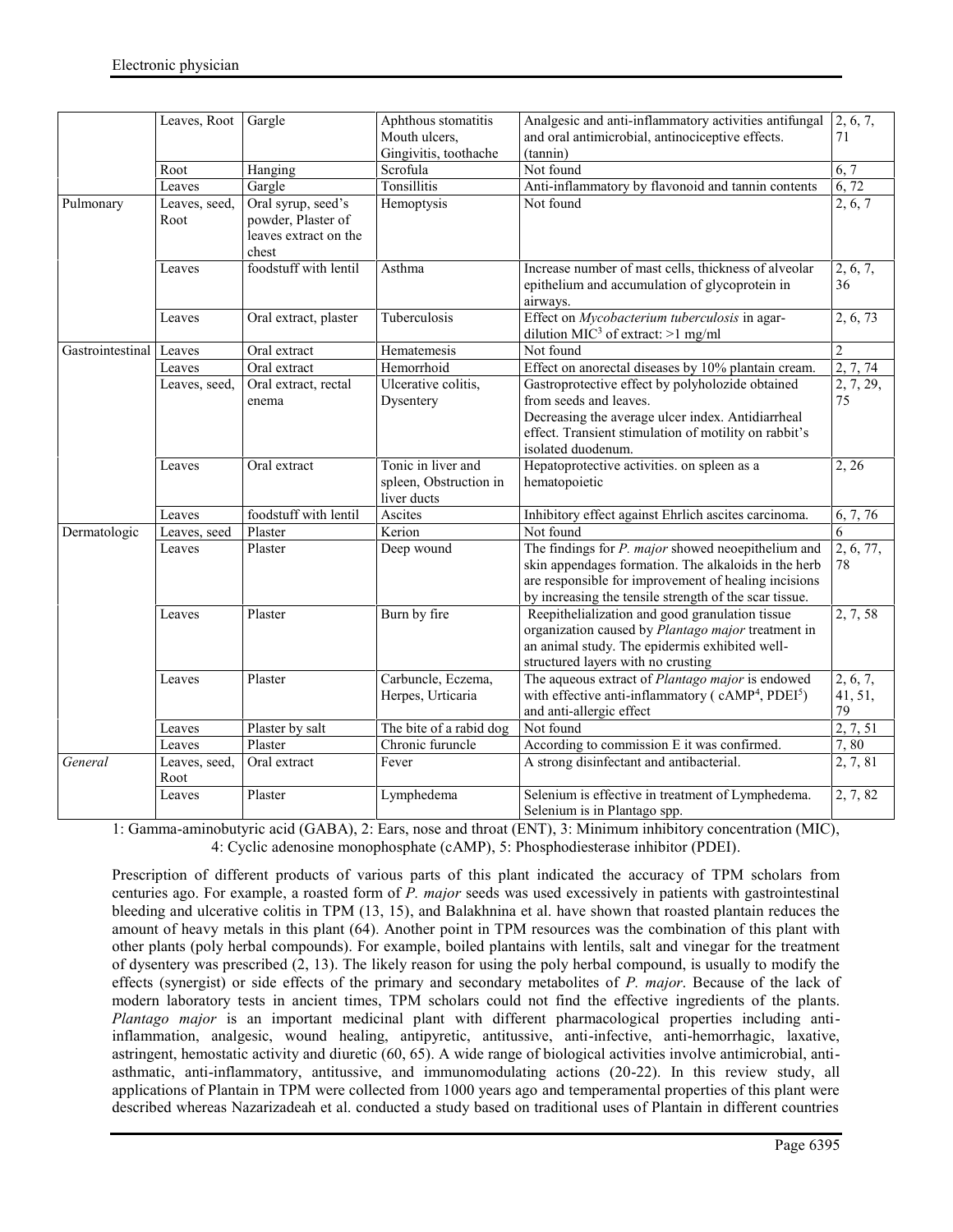in 2013 (60). In both of papers applications of Plantain in modern phytotherapy were listed. In our study, most of the properties of Plantain in TPM by recent studies in modern phytotherapy have been confirmed (Table1). Even its mechanism in the treatment of some diseases, such as its effect on GABA, estrogen agonist, inhibition of prostaglandins synthesis etc. have been found on seizure, menorrhagia and pain respectively (44, 66, 67).

### **5. Conclusions**

Based on TPM and modern medicine, this plant has many medical applications in the form of oral or topical, without serious side effects. Considering that some of the beneficial effects of plantain in TPM have not been proven in modern medicine, future clinical and experimental research is recommended for proving other therapeutic effects of Plantago major. Due to the availability of this plant in many countries and its therapeutic benefits, it is recommended that various drug products from this plant be made and be available to patients and to be used as a complementary medicine along with conventional treatments.

#### **Acknowledgments:**

This study was a part of a Ph.D. thesis supported by Mashhad University of Medical Sciences.

### **Conflict of Interest:**

There is no conflict of interest to be declared.

## **Authors' contributions:**

All authors contributed to this project and article equally. All authors read and approved the final manuscript.

### **References:**

- 1) Wang H, Zhao C, Huang Y, Wang F, Li Y, Chung HY. Chemical Constituents and Bioactivities of Plantaginis Herba. Hong Kong Med J. 2015; 22: 29-35.
- 2) Aghili M. Makhzan-O-L Advieh. Tehran: Tehran University of Medical Science Press; 2008.
- 3) Mozaffarian V. Identification of medicinal and aromatic plants of Iran. Tehran: Farhang moaser; 2012.
- 4) Shahabi S, Hassan ZM, Mahdavi M, Dezfouli M, Torabi Rahvar M, Naseri M, et al. Hot and Cold natures and some parameters of neuroendocrine and immune systems in traditional Iranian medicine: a preliminary study. J Altern Complement Med. 2008; 14: 147-56. doi: 10.1089/acm.2007.0693.
- 5) Samuelsen AB. The traditional uses, chemical constituents and biological activities of Plantago major L. A review. J Ethnopharmacol. 2000; 71: 1-21. PMID: 10904143.
- 6) Al-Nafis I. Al-Shamil fi al-Tibb. Abu Dhabi: United Arab Emirates Pub; 2000.
- 7) Avicenna. The Canon of medicine. Beirut: Dar Maktab Al-Helal; 2009.
- 8) Aghili M. Qarabadin Kabir. Tehran: Tehran University of Medical Science Press; 1999.
- 9) Dioscorides's. Meteria Medica. Tehran: Tehran University of Medical Siences; 2005.
- 10) Osbaldeston T. Dioscorides Johannesburg: IBIDIS Press; 2000.
- 11) Biruni A. Al-saydanah Fi-elteb. Tehran: Asar publisher; 2004. Osbaldeston T. Dioscorides Johannesburg: IBIDIS PRESS; 2000.
- 12) Razi M. Al-havi (Arabic). Beirut: Lebanon: Dar Al -EHIA Al-Tourath Al-Arabi; 2002.
- 13) Arzani M. Tebb-E-Akbari Qom, Institute of Medical History, Islamic and Complementary Medicine, Iran University of Medical Sciences publisher; 2007.
- 14) Yavari M, Khodabandeh F, Tansaz M, Rouholamin S. A neuropsychiatric complication of oligomenorrhea according to iranian traditional medicine. Iran J Reprod Med. 2014; 12(7): 453-8. PMID: 25114666, PMCID: PMC4126248.
- 15) Jorjani S. Zakhireh Kharazmshahi [Treasure of Kharazmshahi]. Tehran, Iranian Culture Foundation (Original work published 1206 AD Tehran); 1976.
- 16) Nemereshina ON, Tinkov AA, Gritsenko VA, Nikonorov AA. Influence of Plantaginaceae species on E. coli K12 growth in vitro: Possible relation to phytochemical properties. Pharm Biol. 2015; 53: 715-24. doi: 10.3109/13880209.2014.940426. PMID: 25330854.
- 17) Mazzutti S, Ferreira S, Herrero M, Ibañez E. Intensified aqueous-based processes to obtain bioactive extracts from Plantago major and Plantago lanceolata. J Supercrit Fluids. 2017; 119: 64-71. doi: 10.1016/j.supflu.2016.09.008.
- 18) El-Gawad AMA, Mashaly IA, Ziada MEA, Deweeb MR. Phytotoxicity of three Plantago species on germination and seedling growth of hairy beggarticks (Bidens pilosa L.). J Basic Appl Sci. 2015; 2: 303-9. doi: 10.1016/j.ejbas.2015.07.003.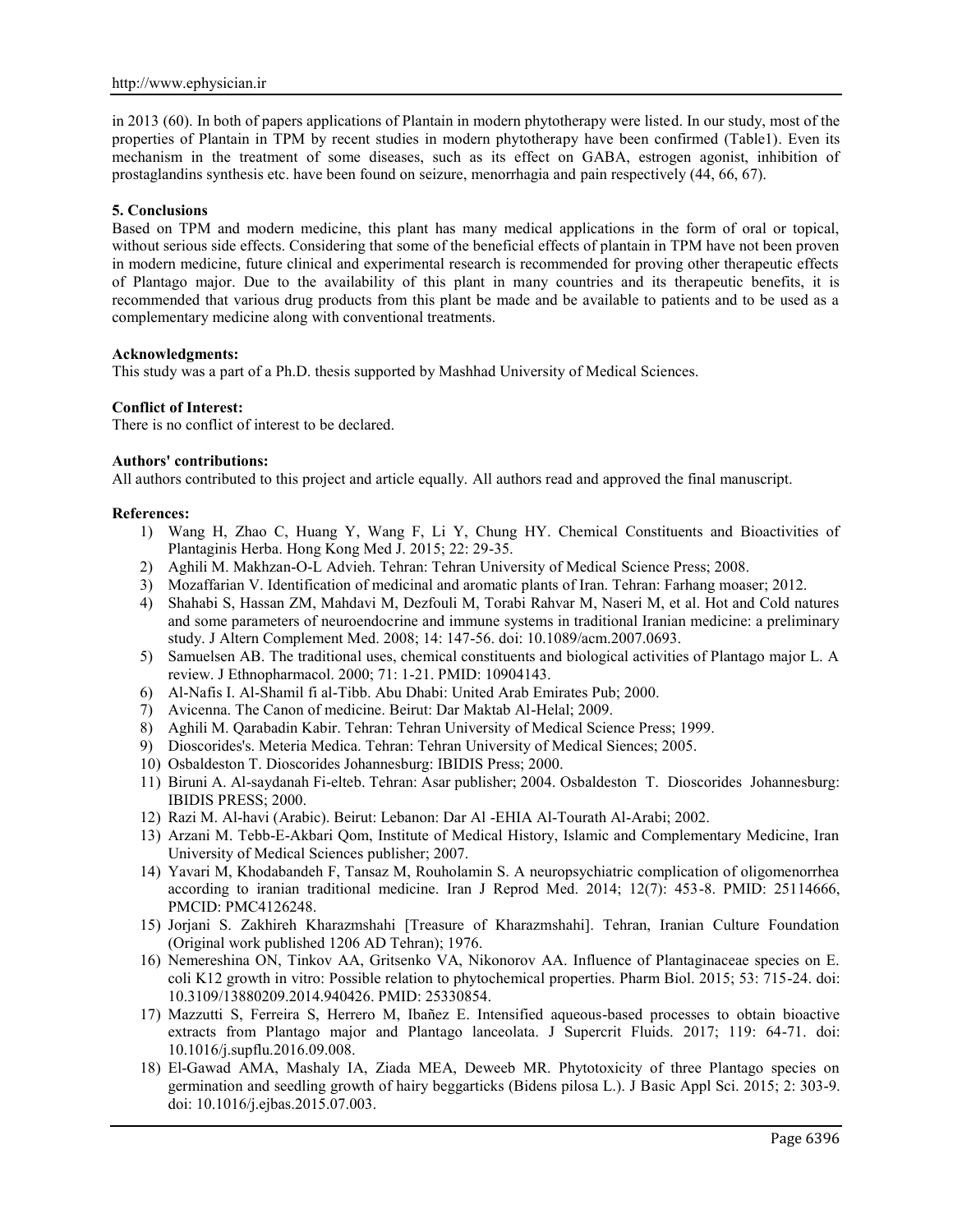- 19) Gonçalves S, Romano A. The medicinal potential of plants from the genus Plantago (Plantaginaceae). Ind Crops Prod. 2016; 83: 213-26. doi: 10.1016/j.indcrop.2015.12.038.
- 20) Akram M, Hamid A, Khalil A, Ghaffar A, Tayyaba N, Saeed A, et al. Review on medicinal uses, pharmacological, phytochemistry and immunomodulatory activity of plants. Int J Immunopathol Pharmacol. 2014; 27: 313-9. PMID: 25280022.
- 21) Fons F, Gargadennec A, Rapior S. Culture of Plantago species as bioactive components resources: a 20 year review and recent applications. Acta Bot Gall. 2008; 155: 277-300. doi: 10.1080/12538078.2008.10516109.
- 22) Kuhn MA, Winston D. Herbal therapy and supplements: a scientific and traditional approach. Lippincott Williams & Wilkins; 2000.
- 23) Jamilah J, Sharifa A, Sharifah N. GC-MS analysis of various extracts from leaf of Plantago major used as traditional medicine. World Appl Sci J. 2012; 17: 67-70.
- 24) Gomez‐Flores R, Calderon C, Scheibel L, Tamez-Guerra P, Rodriguez-Padilla C, Tamez-Guerra R, et al. Immunoenhancing properties of Plantago major leaf extract. Phytother Res. 2000; 14: 617-22. PMID: 11113999.
- 25) Chiang LC, Chiang W, Chang MY, Lin CC. In vitro cytotoxic, antiviral and immunomodulatory effects of Plantago major and Plantago asiatica. Am J Chin Med. 2003; 31: 225-34. PMID: 12856861.
- 26) Türel I, Özbek H, Erten R, Öner AC, Cengiz N, Yilmaz O. Hepatoprotective and anti-inflammatory activities of Plantago major L. Indian J Pharmacol. 2009; 41: 120-4. doi: 10.4103/0253-7613.55211. PMID: 20442819, PMCID: PMC2861812.
- 27) Atta AH, Nasr SM, Mouneir SM. Potential protective effect of some plant extracts against carbon tetrachloride–induced hepatotoxicity. Afr J Tradit Complement Altern Med. 2006; 3: 1-9. doi: 10.4314/ajtcam.v3i3.114.
- 28) Gómez-Estrada H, Díaz-Castillo F, Franco-Ospina L, Mercado-Camargo J, Guzmán-Ledezma J, Medina J, et al. Folk medicine in the northern coast of Colombia: an overview. J Ethnobiol Ethnomed. 2011; 7: 27. doi: 10.1186/1746-4269-7-27.
- 29) Hriscu A, Stănescu U, Ionescu A, Verbuţă A. A pharmacodynamic investigation of the effect of polyholozidic substances extracted from Plantago sp. on the digestive tract. Rev Med Chir Soc Med Nat Iasi. 1989; 94: 165-170. PMID: 2075322.
- 30) Lans C, Turner N, Khan T, Brauer G. Ethnoveterinary medicines used to treat endoparasites and stomach problems in pigs and pets in British Columbia, Canada. Vet Parasitol. 2007; 148: 325-340. doi: 10.1016/j.vetpar.2007.06.014.
- 31) Atta A, Nasr SM, Mouneir SM. Antiulcerogenic effect of some plants extracts. Nat Prod Rad. 2005; 4: 258- 63.
- 32) Lima GR, Montenegro CD, Almeida CL, Athayde-Filho PF, Barbosa-Filho JM, Batista LM. Database Survey of Anti-Inflammatory Plants in South America. Int J Mol Sci. 2011; 12: 2692-749. doi: 10.3390/ijms12042692. PMID: 21731467, PMCID: PMC3127143.
- 33) Atta AH, Mouneir SM. Evaluation of some medicinal plant extracts for antidiarrhoeal activity. Phytother Res. 2005; 19: 481-5. doi: 10.1002/ptr.1639.
- 34) Ikawati Z, Wahyuono S, Maeyama K. Screening of several Indonesian medicinal plants for their inhibitory effect on histamine release from RBL-2H3 cells. J Ethnopharmacol. 2001; 75: 249-56. doi: 10.1016/S0378- 8741(01)00201-X. PMID: 11297859.
- 35) Hetland G, Samuelsen A, Loslash V, Paulsen B, Aaberge I, Groeng E, et al. Protective effect of Plantago major L. pectin polysaccharide against systemic Streptococcus pneumoniae infection in mice. Scand J Immunol. 2000; 52: 348-55. doi: 10.1046/j.1365-3083.2000.00793.x. PMID: 11013005.
- 36) Matev M, Angelova I, Koĭchev A, Leseva M, Stefanov G. Clinical trial of a Plantago major preparation in the treatment of chronic bronchitis. Vutr Boles. 1981; 21: 133-7. PMID: 7101883.
- 37) Doan DD, Nguyen N, Doan H, Nguyen T, Phan T, Van Dau N, et al. Studies on the individual and combined diuretic effects of four Vietnamese traditional herbal remedies (Zea mays, Imperata cylindrica, Plantago major and Orthosiphon stamineus). J Ethnopharmacol. 1992; 36: 225-31. doi: 10.1016/0378- 8741(92)90048-V. PMID: 1434681.
- 38) Nhiem NX, Tai BH, Van Kiem P, Van Minh C, Cuong NX, Tung NH, et al. Inhibitory activity of Plantago major L. on angiotensin I-converting enzyme. Arch Pharm Res. 2011; 34: 419-23. PMID: 21547673.
- 39) Aziz SA, See TL, Khuay LY, Osman K, Bakar MAA. In vitro effects of plantago major extract on urolithiasis. Malays J Med Sci. 2005; 12: 22-6. PMID: 22605954.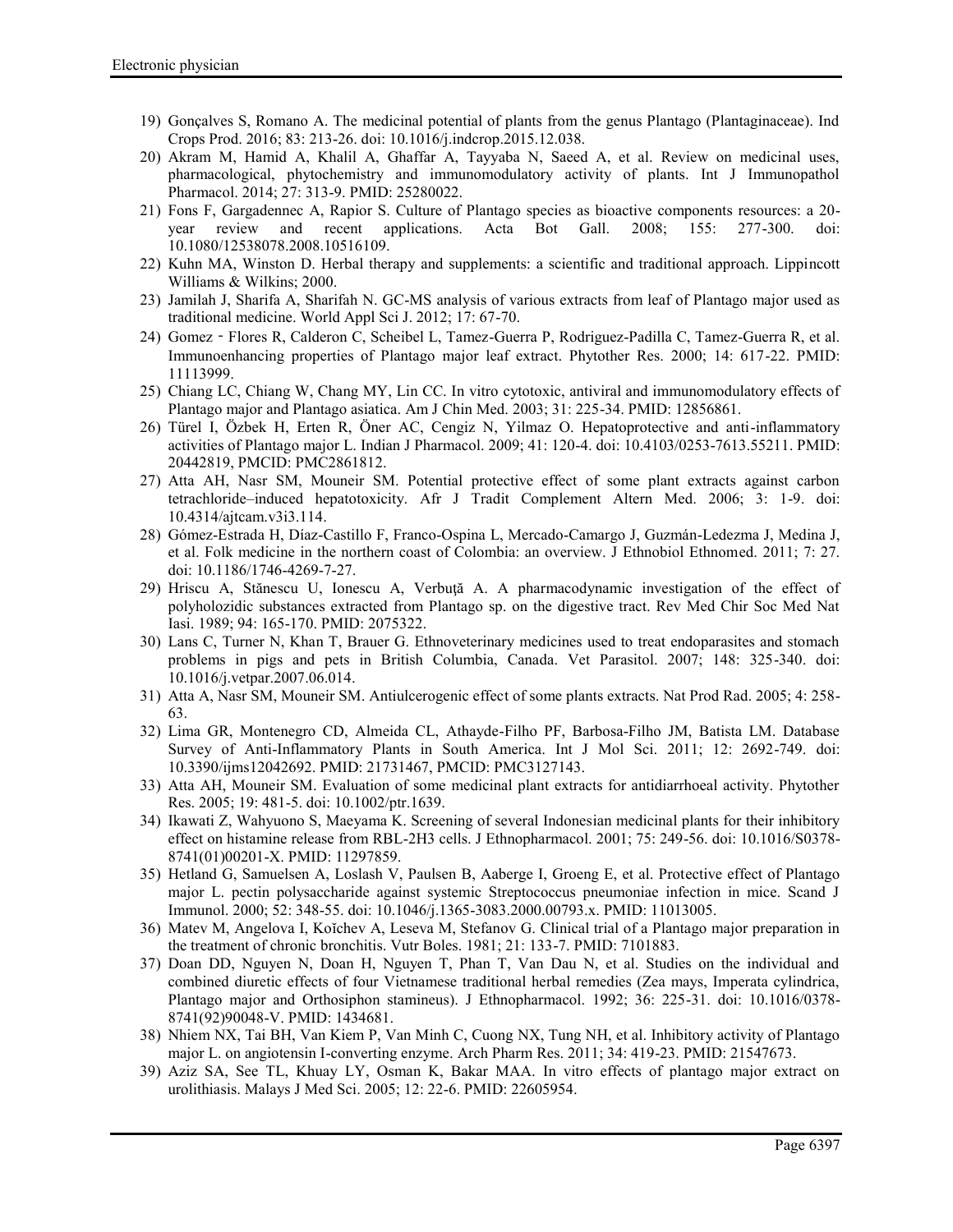- 40) Yazdian MA, Gheisari M, Khodadoost M, Barikbin B, Yazdian M, Askarfarashah M, et al. Evaluation of Plantago major aqueous extract in treatment of acute urticaria. Int J Biosci. 2014; 5: 182-8.
- 41) Yazdian MA, Khodadoost M, Gheisari M, Kamalinejad M, Ehsani AH, Barikbin B. A Hypothesis on the Possible Potential of Plantago Major in the Treatment of Urticaria. Hong Kong Med J. 2014; 3: 123-6.
- 42) Angarskaya M, Sokolova V. The effect of plantain (Plantago major) on the course of experimental atherosclerosis in rabbits. Bull Exp Biol Med. 1963; 53: 410-2. doi: 10.1007/BF00783859.
- 43) Alarcon-Aguilar F, Vega-Avila E, Almanza-Perez J, Velasco-Lezama R, Vazquez-Carrillo L, Roman- Ramos R. Hypoglycemic effect of Plantago major seeds in healthy and alloxan-diabetic mice. Proc West Pharmacol Soc. 1998; 2006: 51.
- 44) Matsuura N, Aradate T, Kurosaka C, Ubukata M, Kittaka S, Nakaminami Y, et al. Potent protein glycation inhibition of plantagoside in Plantago major seeds. Biomed Res Int. 2014; 2014: 208539. doi: 10.1155/2014/208539.
- 45) Atta A, El-Sooud KA. The antinociceptive effect of some Egyptian medicinal plant extracts. J Ethnopharmacol. 2004; 95: 235-8. doi: 10.1016/j.jep.2004.07.006.
- 46) Mazzutti S, Riehl CA, Ibañez E, Ferreira SR. Green-based methods to obtain bioactive extracts from Plantago major and Plantago lanceolata. J Supercrit Fluids. 2017; 119: 211-20. doi: 10.1016/j.supflu.2016.09.018.
- 47) Mello JC, Gonzalez MV, Moraes VW, Prieto T, Nascimento OR, Rodrigues T. Protective Effect of Plantago major Extract against t-BOOH-Induced Mitochondrial Oxidative Damage and Cytotoxicity. Molecules. 2015; 20: 17747-59. doi: 10.3390/molecules201017747.
- 48) Mello JC, Guimaraes NS, Gonzalez MV, Paiva JS, Prieto T, Nascimento OR, et al. Hydroxyl scavenging activity accounts for differential antioxidant protection of Plantago major against oxidative toxicity in isolated rat liver mitochondria. J Pharm Pharmacol. 2012; 64: 1177-87. doi: 10.1111/j.2042- 7158.2012.01496.x.
- 49) Karima S, Farida S, Mihoub ZM. Antioxidant and antimicrobial activities of Plantago major. Int j pharm sci. 2015; 7: 58-64.
- 50) Stenholm A, Goransson U, Bohlin L. Bioassay-guided supercritical fluid extraction of cyclooxygenase-2 inhibiting substances in Plantago major L. Phytochem Anal. 2013; 24: 176-83. doi: 10.1002/pca.2398.
- 51) Chiang L, Chiang W, Chang M, Ng L, Lin C. Antiviral activity of Plantago major extracts and related compounds in vitro. Antiviral Res. 2002; 55: 53-62. doi: 10.1016/S0166-3542(02)00007-4. PMID: 12076751.
- 52) Metiner K, Ozkan O, Ak S. Antibacterial effects of ethanol and acetone extract of Plantago major L. on Gram positive and Gram negative bacteria. Kafkas Univ Vet Fak Derg. 2012; 18: 503-5. doi: 10.9775/kvfd.2011.5824.
- 53) Ponce-Macotela M, Navarro-Alegria I, Martinez-Gordillo M, Alvarez-Chacon R. In vitro effect against Giardia of 14 plant extracts. Rev Invest Clin. 1993; 46: 343-7. PMID: 7839013.
- 54) Sharma H, Yunus G, Agrawal R, Kalra M, Verma S, Bhattar S. Antifungal efficacy of three medicinal plants Glycyrrhiza glabra, Ficus religiosa, and Plantago major against oral Candida albicans: A comparative analysis. Indian J Dent Res. 2016; 27: 433-6. doi: 10.4103/0970-9290.191895.
- 55) Galvez M, Martı́ C, Lopez-Lazaro M, Cortes F, Ayuso J. Cytotoxic effect of Plantago spp. on cancer cell lines. J Ethnopharmacol. 2003; 88: 125-30. doi: 10.1016/S0378-8741(03)00192-2. PMID: 12963131.
- 56) Oto G, Ekin S, Ozdemir H, Levent A, Berber I. The effect of Plantago Major Linnaeus on serum total sialic acid, lipid-acibound sialic d, some trace elements and minerals after administration of 7, 12-Dimethylbenz (a) anthracene in rats. Toxicol Ind Health. 2011; 28: 334-42. doi: 10.1177/0748233711412422.
- 57) Velasco-Lezama R, Tapia-Aguilar R, Román-Ramos R, Vega-Avila E, Pérez-Gutiérrez MS. Effect of Plantagomajor on cell proliferation in vitro. J Ethnopharmacol. 2006; 103: 36-42. doi: 10.1016/j.jep.2005.05.050. PMID: 16226858.
- 58) Amini M, Kherad M, Mehrabani D, Azarpira N, Panjehshahin M, Tanideh N. Effect of Plantago major on burn wound healing in rat. J Appl Anim Res. 2010; 37: 53-6. doi: 10.1080/09712119.2010.9707093.
- 59) Zubair M, Ekholm A, Nybom H, Renvert S, Widen C, Rumpunen K. Effects of Plantago major L. leaf extracts on oral epithelial cells in a scratch assay. J Ethnopharmacol. 2012; 141: 825-30. doi: 10.1016/j.jep.2012.03.016. PMID: 22465512.
- 60) Nazarizadeh A, Mikaili P, Moloudizargari M, Aghajanshakeri S, Javaherypour S. Therapeutic uses and pharmacological properties of Plantago major L. and its active constituents. J Basic Appl Sci Res. 2013; 3: 212-21.